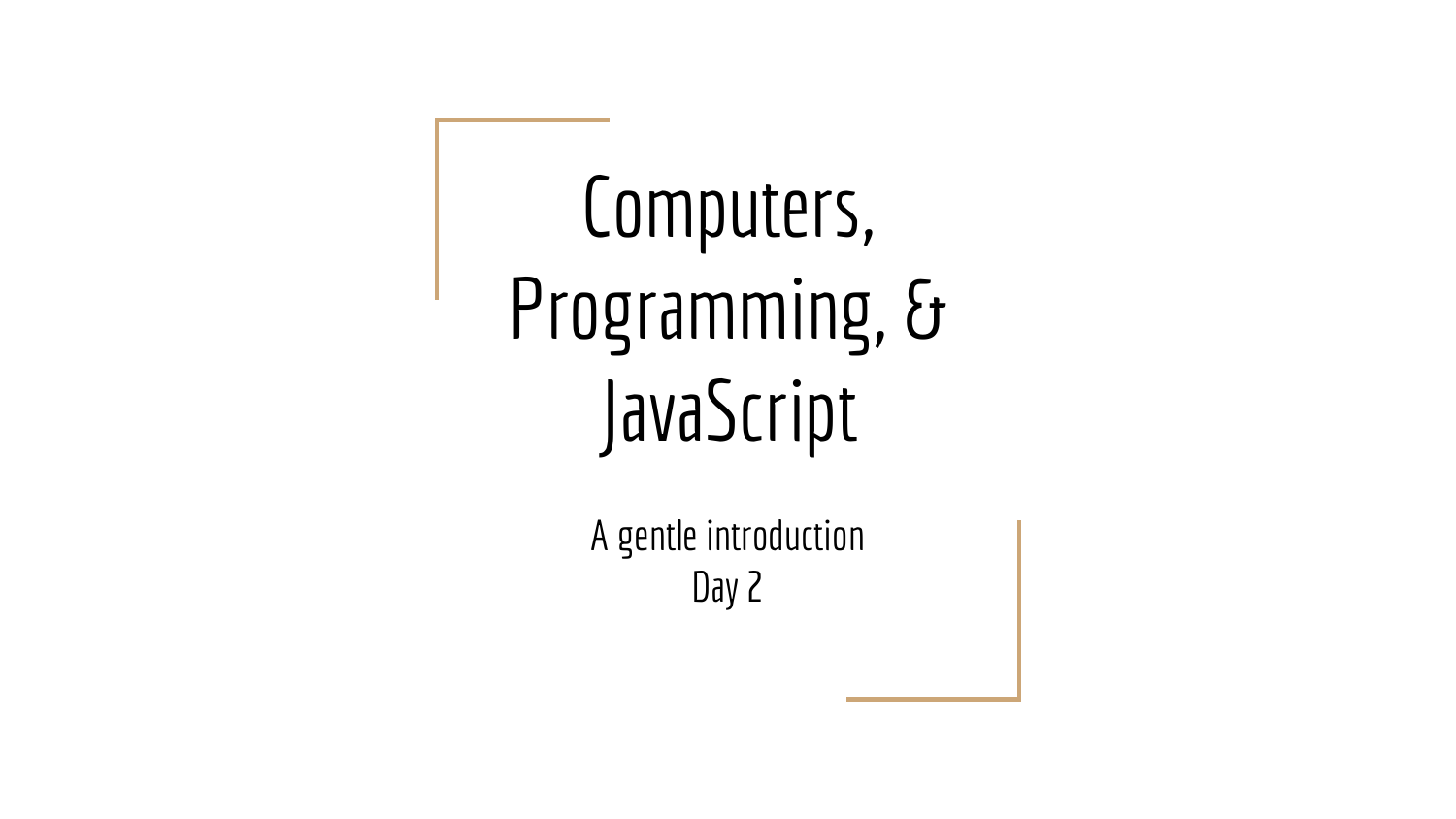# Review of Key Points from last session

- A computer is a machine for executing programs
- A program is a set of instructions telling a computer what to do
- We write programs in programming languages
- A programming language is a framework that enables us to:
	- 1. Express simple ideas
	- 2. Combine simple ideas into a complex idea
	- 3. Give a complex idea a "label", and then manipulate it as a simple idea

*...and, thus, we manage complexity*

A programming language has precise form (syntax) and precise meaning (semantics).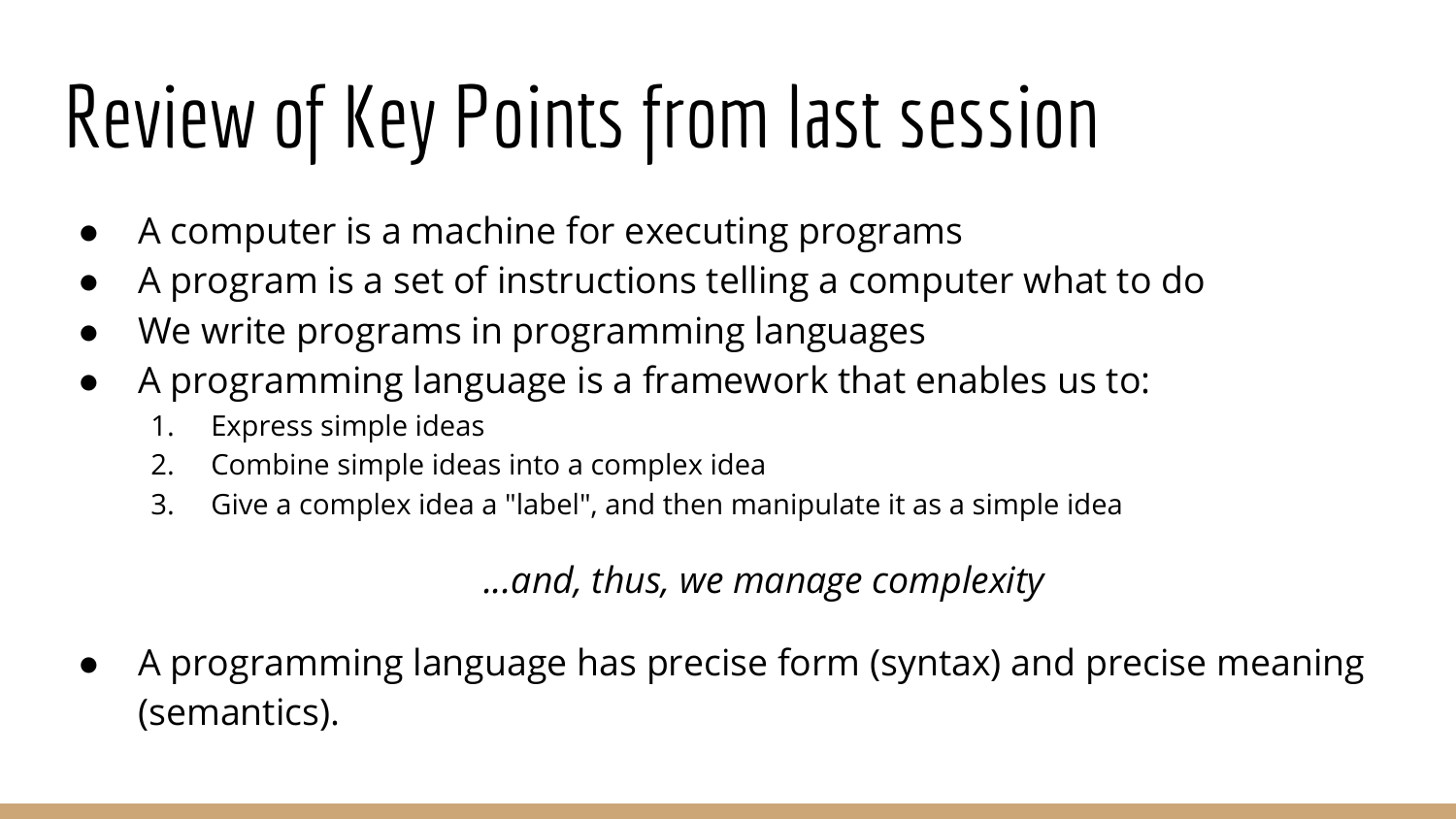# Programming languages: low-level & high-level

The computer understands it own (low-level) machine language

| Program Fragment:                      |         |                     | $Y = Y + X$ |                                                                                           |
|----------------------------------------|---------|---------------------|-------------|-------------------------------------------------------------------------------------------|
| Machine Language Code<br>(Binary Code) |         |                     |             |                                                                                           |
| <b>Dpcode</b>                          | Address |                     |             |                                                                                           |
| 1100 0000                              |         | 0010 0000 0000 0000 |             |                                                                                           |
| 1011 0000                              |         | 0001 0000 0000 0000 |             |                                                                                           |
| 1001 0000                              |         | 0010 0000 0000 0000 |             |                                                                                           |
| Memory Cell Definitions:               |         |                     |             |                                                                                           |
| The Court and Court                    |         |                     |             | The company of the company of the company of the company of the company of the company of |

| Addr. | Name | Cell Contents |
|-------|------|---------------|
| 1000  | х    | 32            |
| 2000  | γ    | 16            |

Humans use *high-level programming languages*

```
def greeting(name):
print("Hello, " + name + "!")
```
Our focus is *JavaScript*, one of the many high level programming languages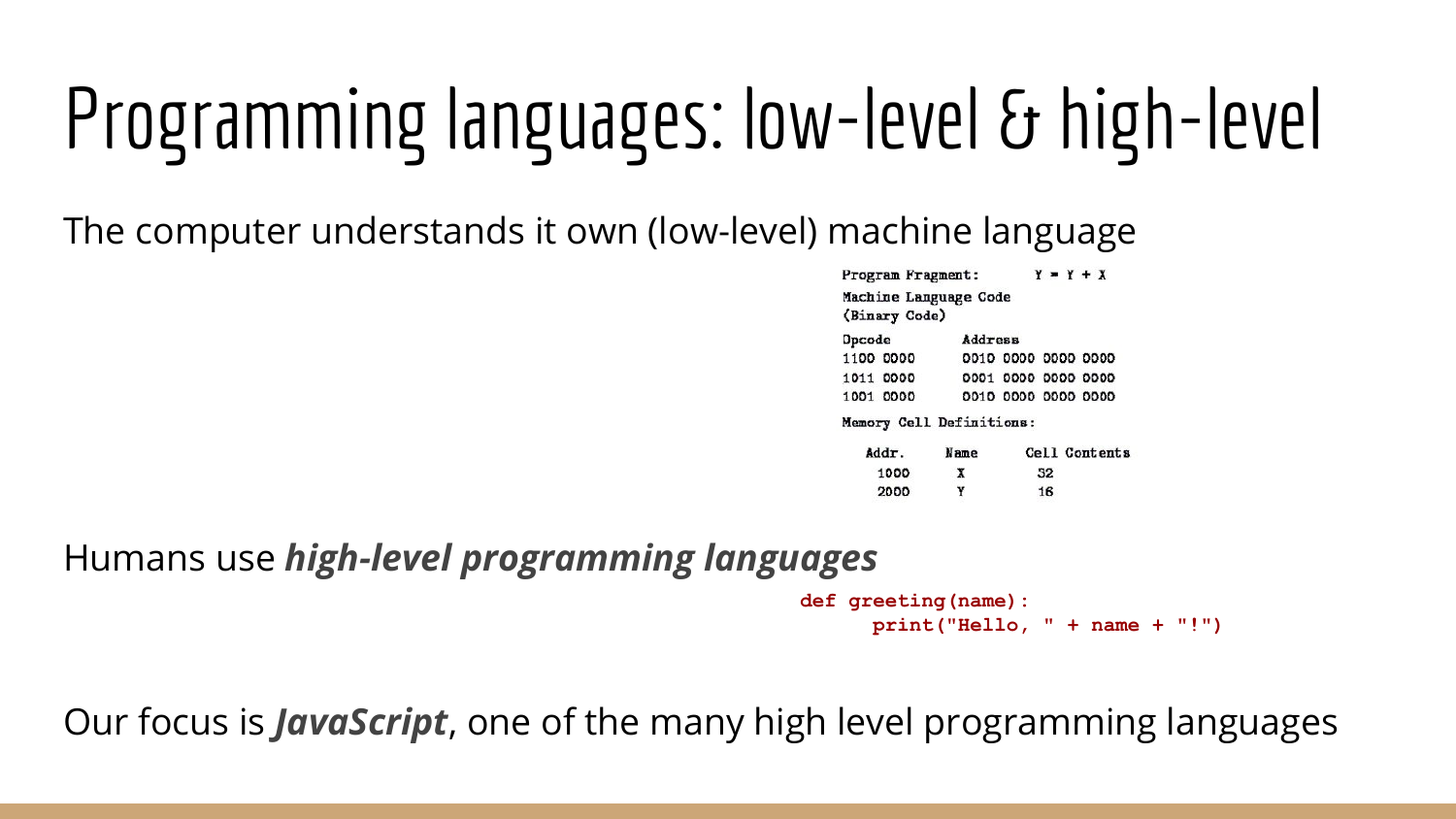### JavaScript

- · Is one of the world's most popular languages
- · Is "the world's most misunderstood programming language"
	- · (much more complex and powerful than it appears to be)
- · Primarily runs right inside the browser:
	- · Has no concept of real input or output
	- $\cdot$  It is designed to run in a host environment (the browser), and it is up to the host environment to provide mechanisms for communicating with the outside world
- $\cdot$  Although it contains the word Java, JavaScript and Java are vastly different programming languages with different uses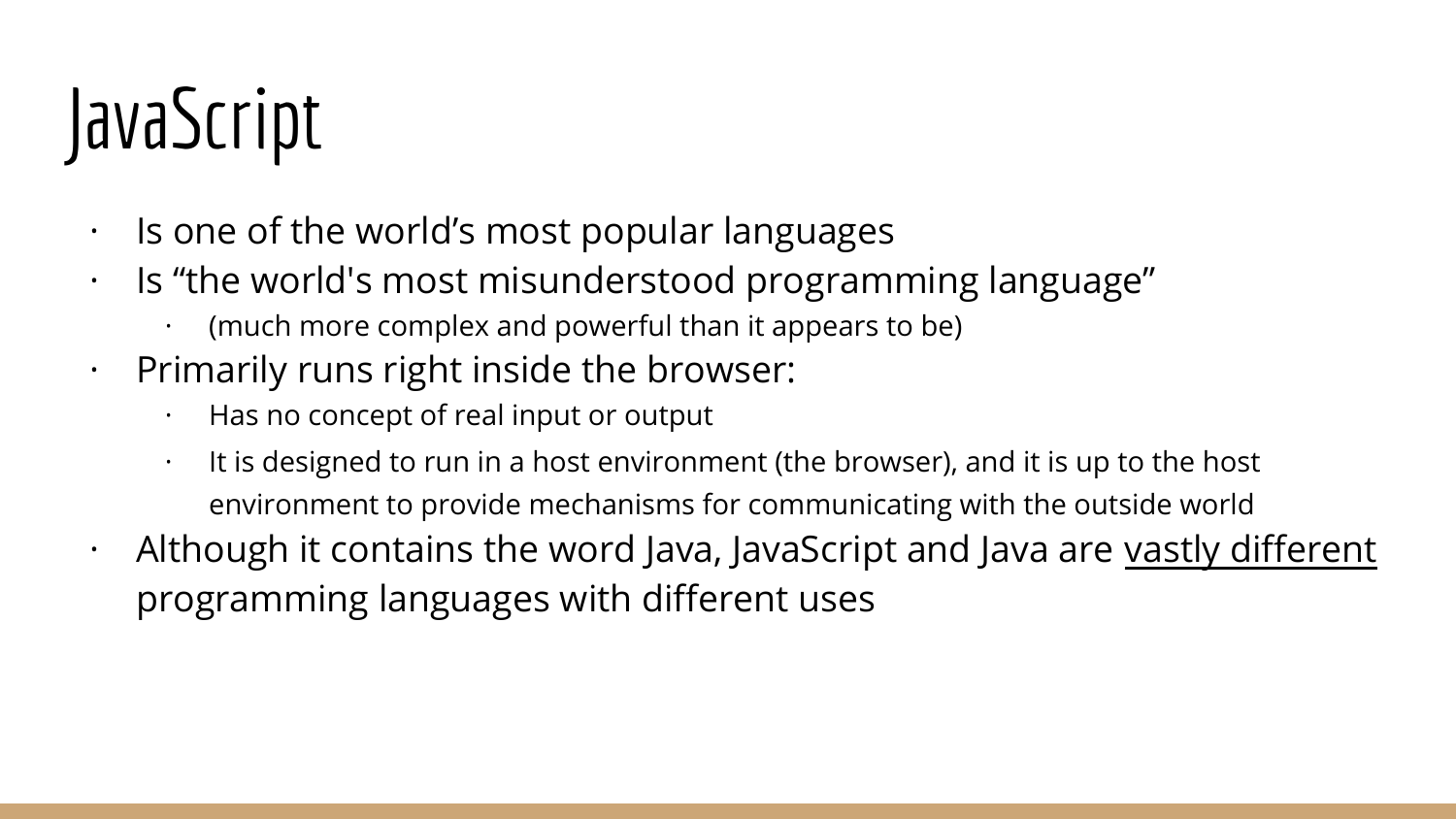#### Client-side vs server-side

JavaScript is a **client-side** language

PHP, Python, C, C++, and many others can be used on the **server-side** (and so can JavaScript!)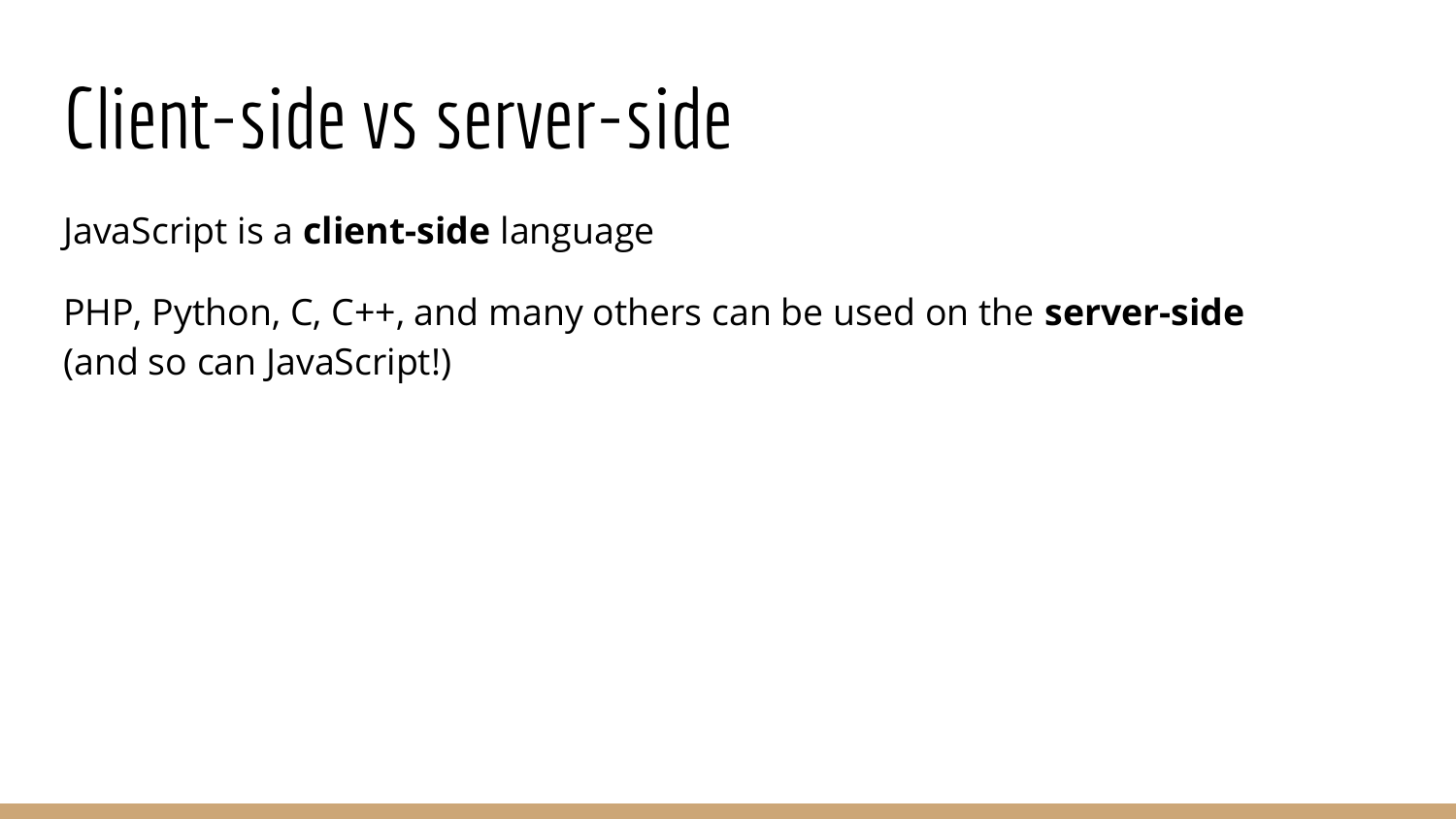#### Server-side programming

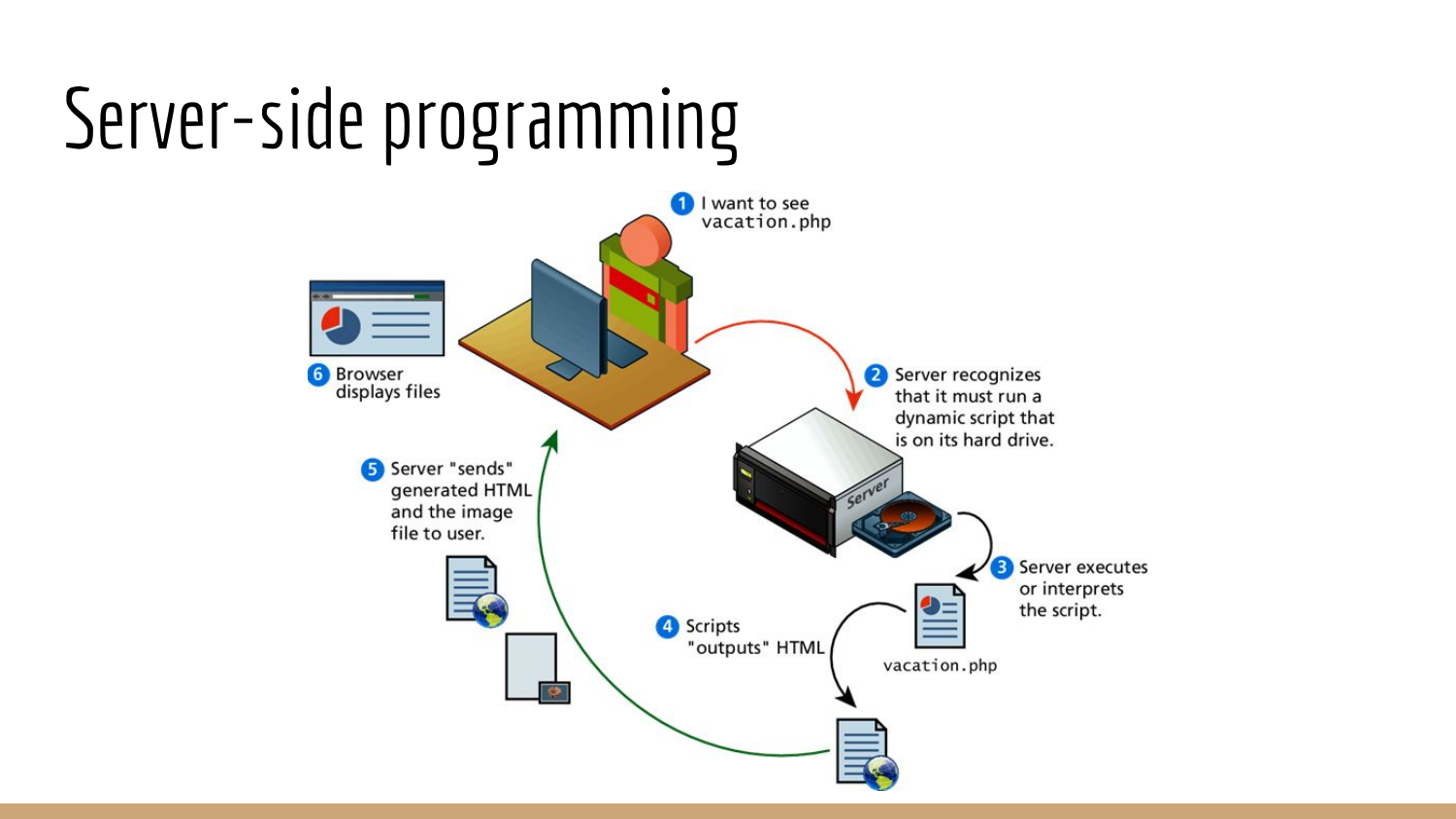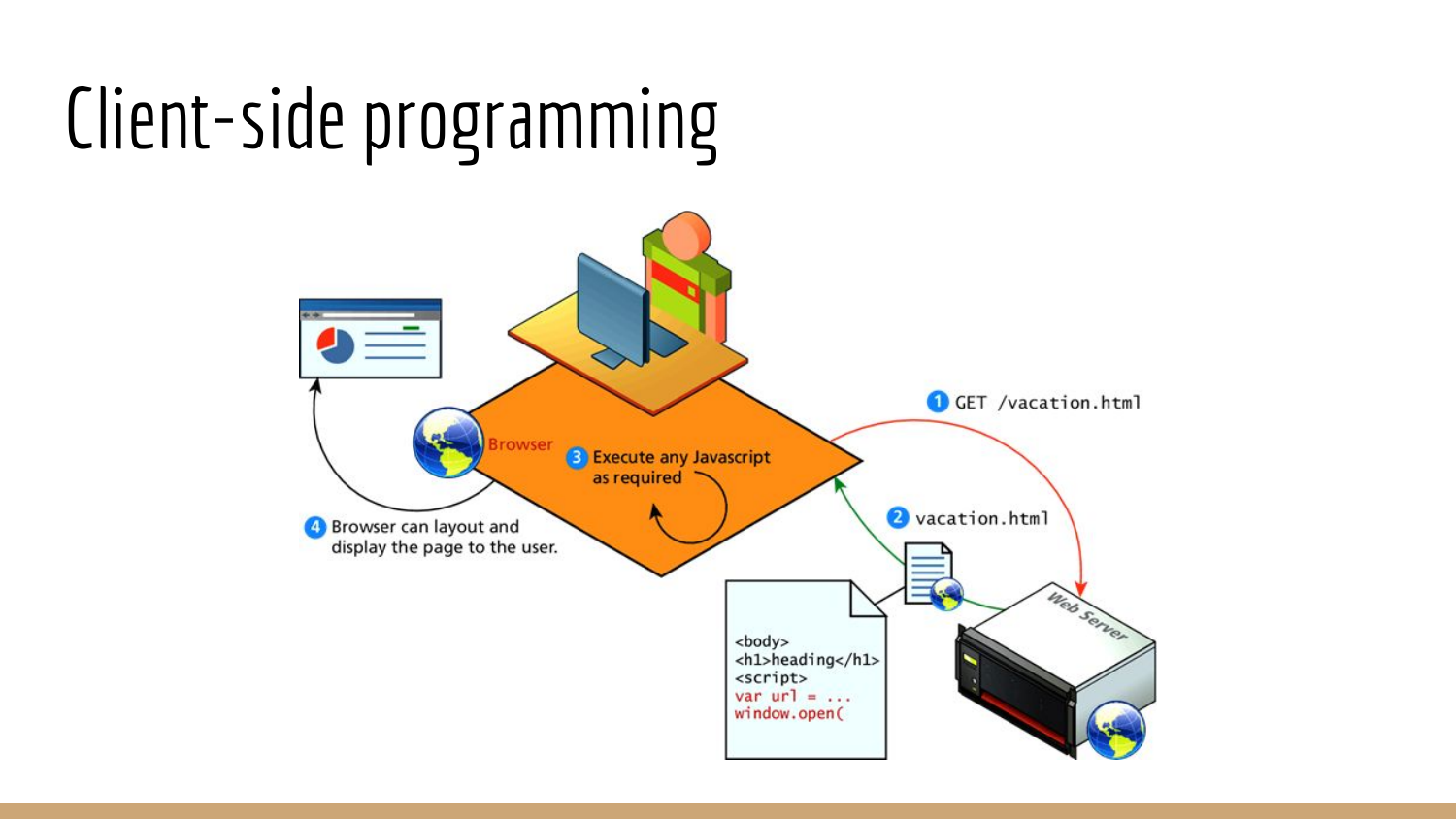#### Comparing server-side and client-side

- On the **server-side** we can:
	- Process user input, get data from external source (databases and more), do any calculations, generate HTML
	- - in any language we like
- On the **client-side** we can:
	- Display basic (silly) visual effects (rollovers!)
		- but that was in the 1990s... Today we can:
	- Process (limited) user input, get data from external source (databases and more), do any calculations, generate HTML
	- - in a few languages, with JavaScript being by far the most portable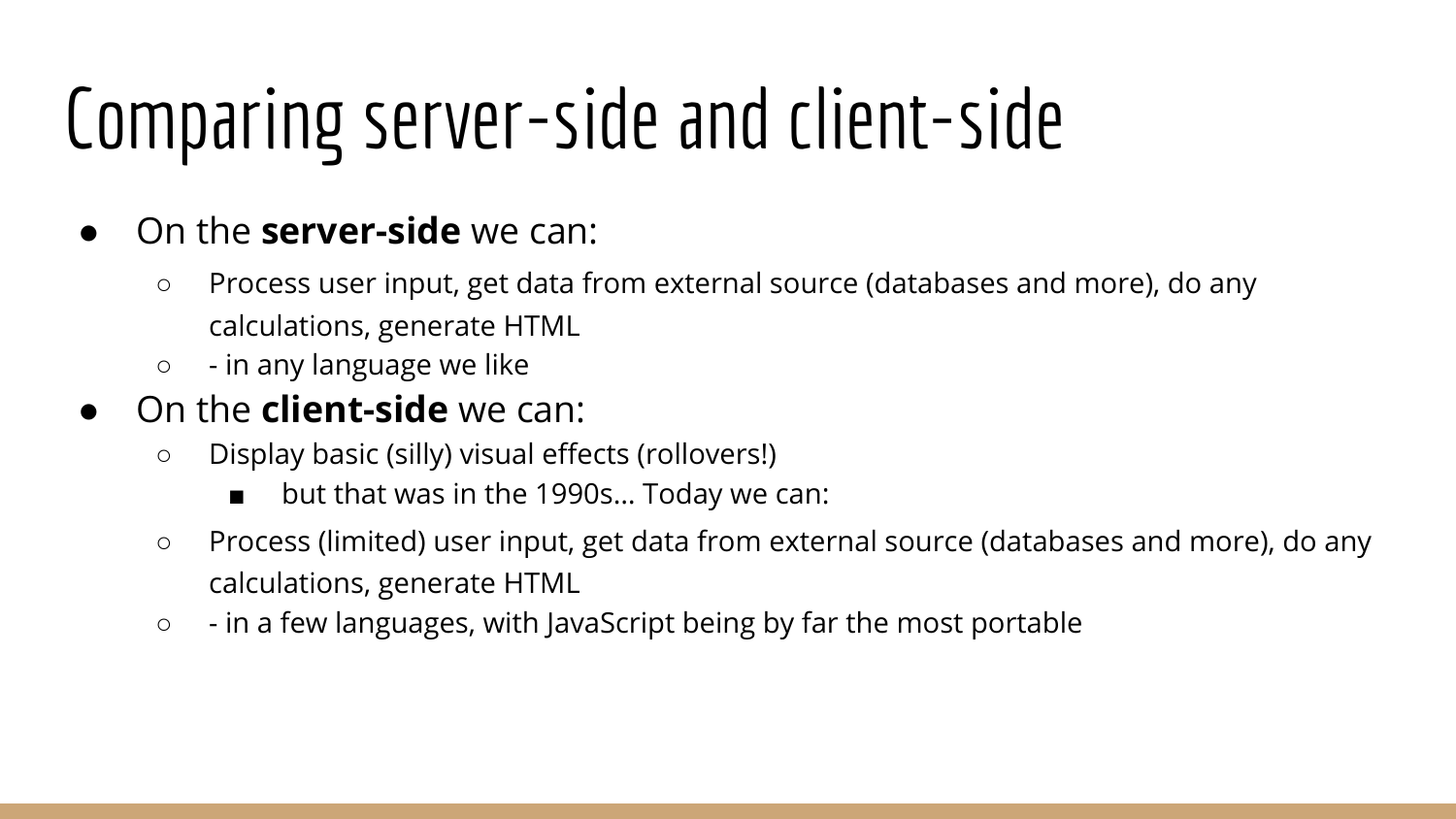## Benefits of client-side programs

- Many technological benefits;
- JavaScript can interact with the downloaded HTML in a way that the server cannot, creating a user experience more like desktop software than simple HTML ever could.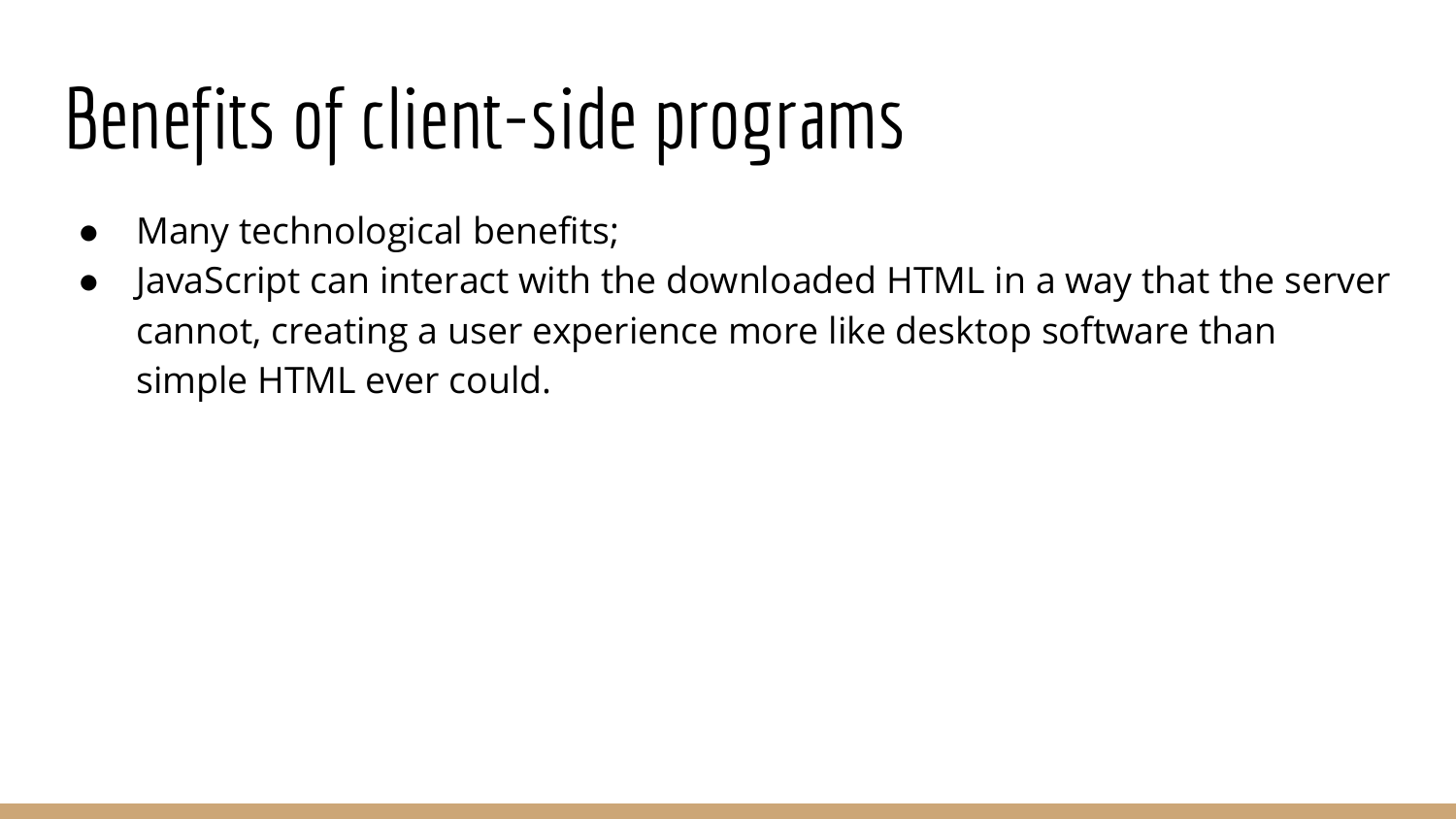#### Client-side programs

Advantages

- Speed & efficiency:
	- JavaScript can interact with the downloaded HTML in a way that the server cannot, creating a user experience more like desktop software than simple HTML ever could

#### Disadvantages

- There is no guarantee that the client has JavaScript enabled
- The idiosyncrasies between various browsers and operating systems *make it difficult to test for all potential client configurations*. What works in one browser, may generate an error in another
- JavaScript-heavy web applications *can be complicated to debug and maintain*